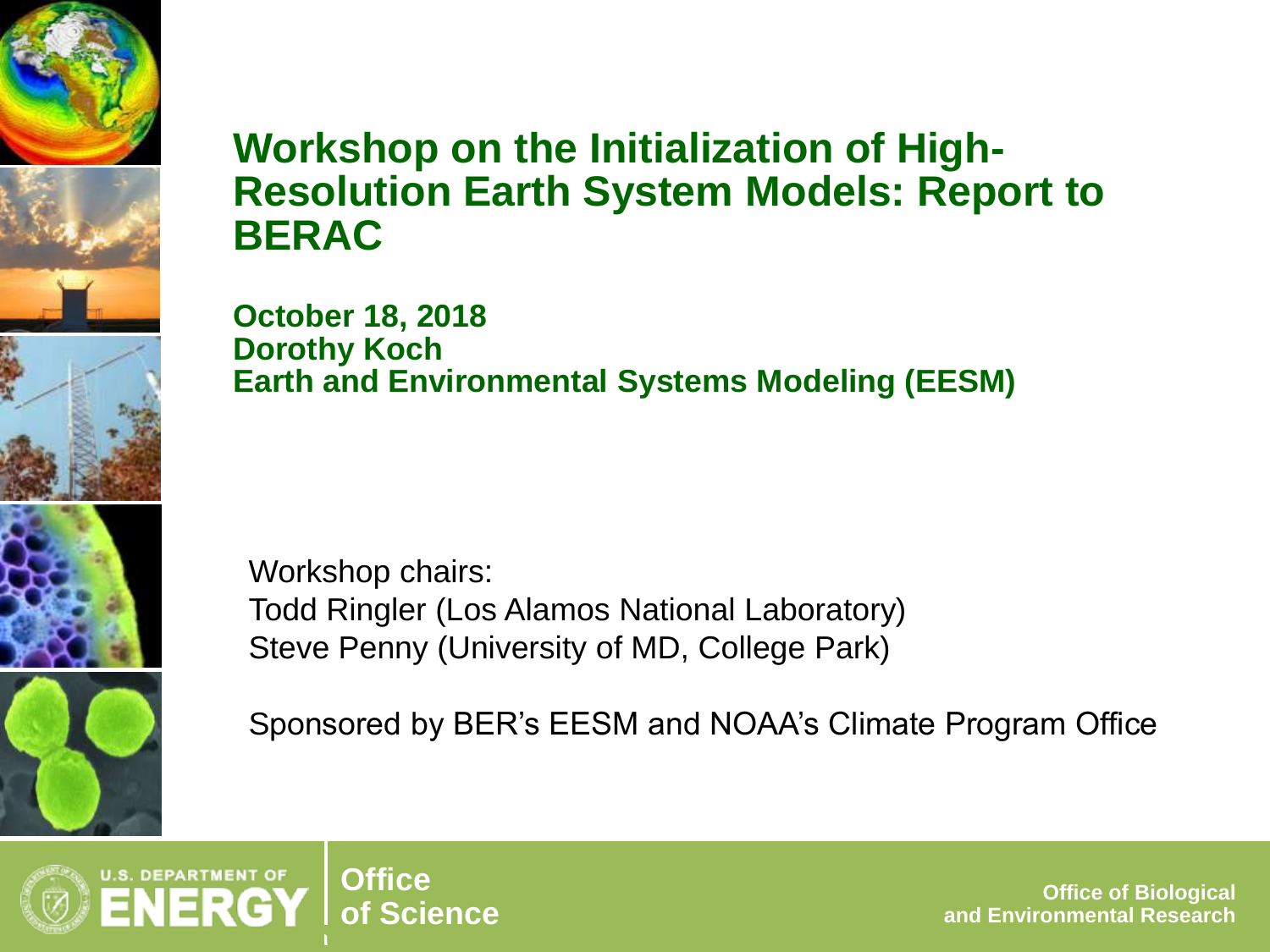## **High Resolution Model Initialization workshop: Motivations**

**The Problem:** How can we initialize or "spin-up" high resolution Earth system models such as E3SM?

**Traditional approach:** Lower resolution Earth system models perform *very long* "spin-up" simulations to allow the system to equilibrate and come to approximate equilibrium.

**Computational constraints:** However, with highresolution models like E3SM, these lengthy control simulations are too expensive.

 Even with DOE computers! Without the spin-up, the model output will not look very much like the real world.

#### **DOE E3SM aims:**

 for seasonal to decadal predictability in order to inform energy needs such as:

- water availability;
- extremes storms, droughts, fires, heat;
- sea-level change and coastal impacts



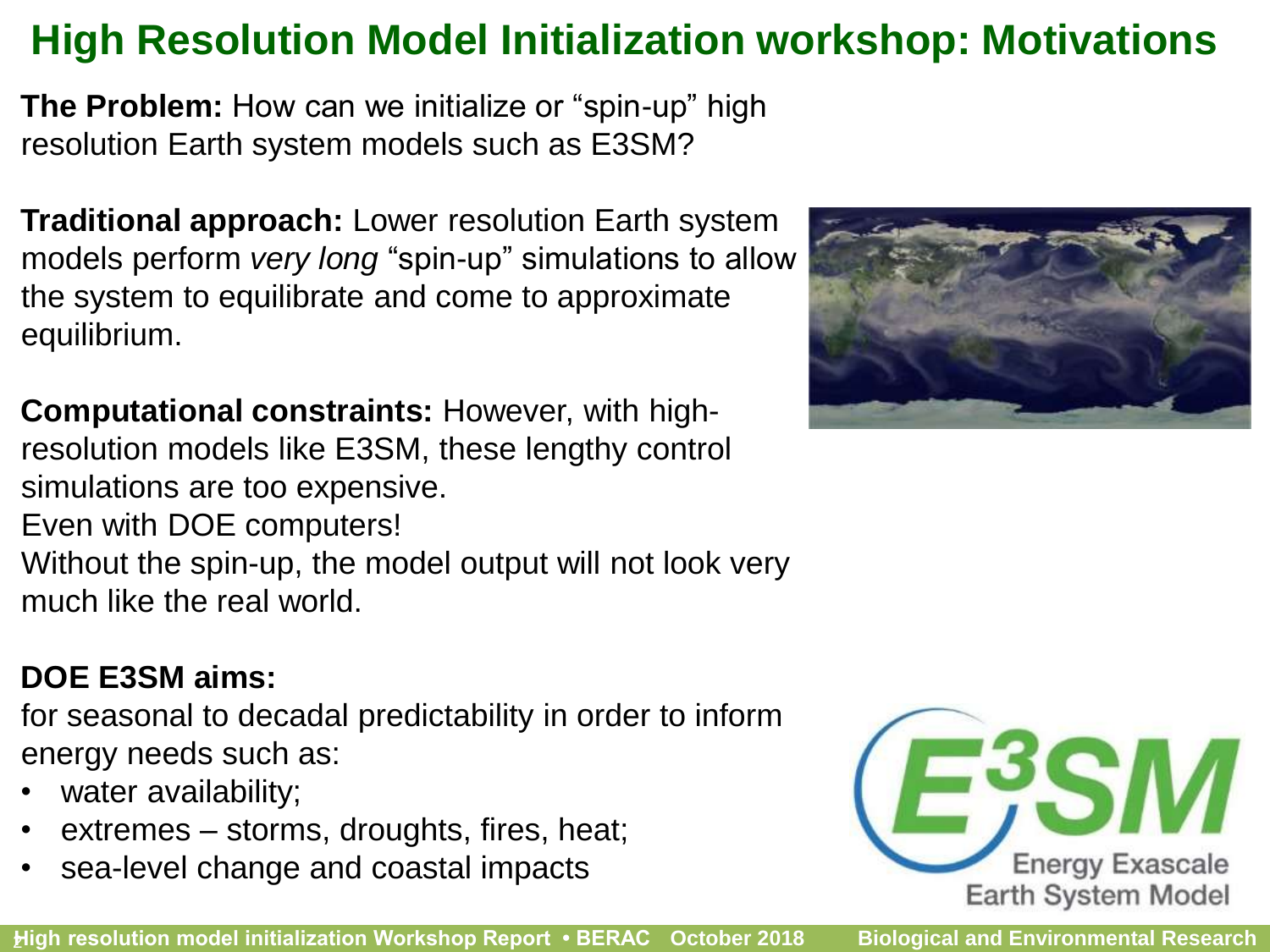## **Initialization workshop: interests and approach**

 **DOE interests:** Bring DOE skills in math/algorithms (e.g. in SciDAC program) to help advance the coupled earth system model initialization challenge.

 First we need to better understand the initialization challenge and listen to community expertise.

 Advance toward coupled data assimilation and initialization strategy **NOAA interests**: Develop Unified Forecast System

 would be path forward. **Approach:** As a first step, explore whether *better data assimilation (DA) methods* 

- • The **weather community** has deep experience with DA particularly for the atmosphere, with focus on days-to-weeks
- • Many in the **climate or earth system model community** also work with DA.
- **Both communities** are starting to work with Coupled Data Assimilation (CDA), where both the atmosphere and the ocean (and other components) assimilate observations. CDA is very challenging…

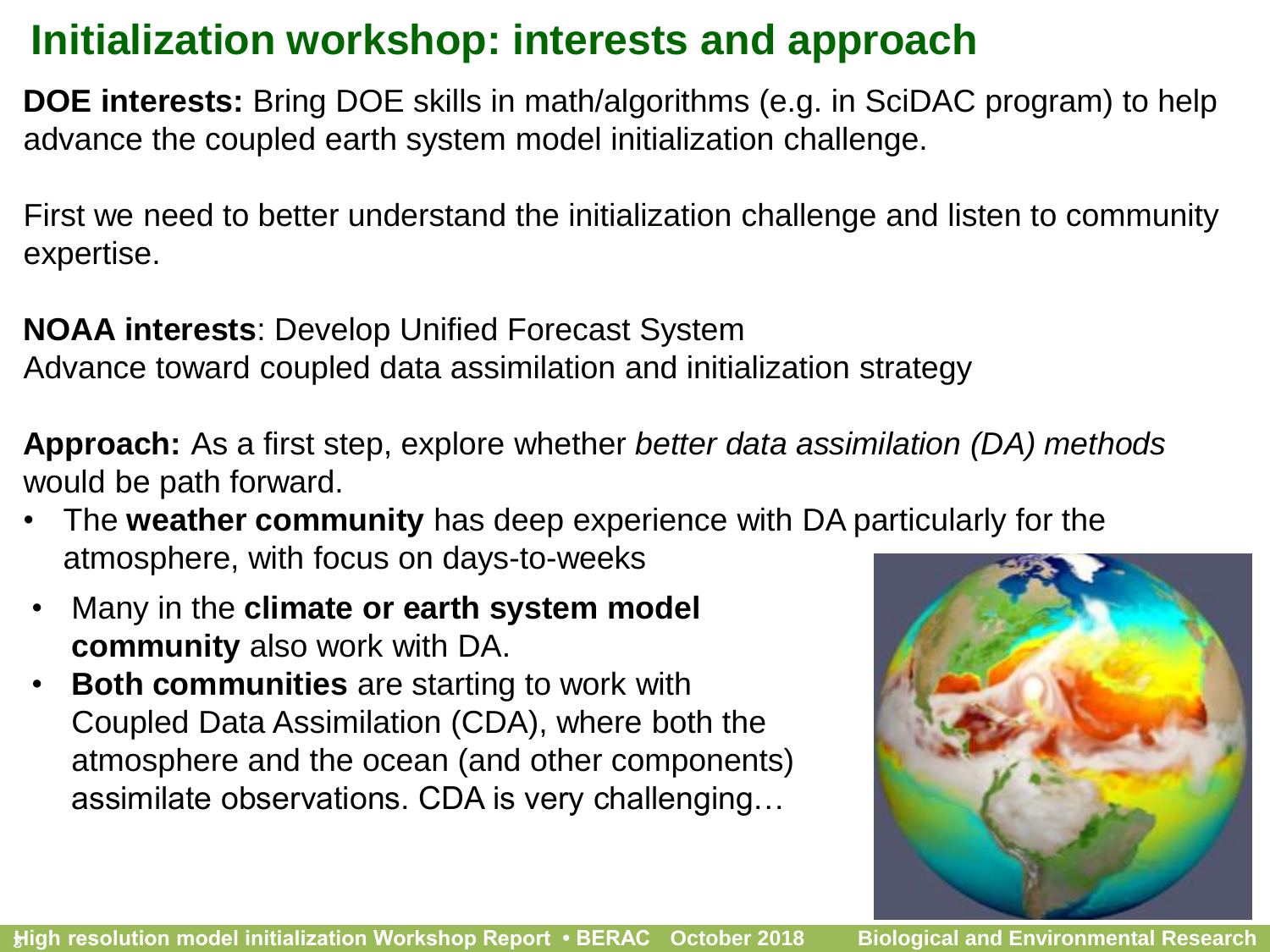## **Workshop logistics**

 The workshop assembled international experts from both the weather and earth system communities for discussion on state-of-science for model initialization, with focus largely on Coupled Data Assimilation (CDA)

- Venue: Rockville Hilton, April 9-10, 2018.
- Participants: 41 International experts from -- DOE, NOAA-GFDL, NCEP, CIRES, NASA-GMAO, NCAR, Navy, ECMWF, Qingdao, NERSC (Norway), and many university experts
- • Seven sessions: each comprised of 2 to 3 topically related presentations followed by 20 to 30 minutes of facilitated discussion:
	- o Session 1: Small-ensemble, high-resolution initialization (The problem)
	- o Session 2: Coupled data assimilation roadmaps (Current ESM approaches)
	- o Session 3: initialization of eddying ocean configurations (e.g. using new Argo data)
	- o Session 4: Data assimilation methods (Research directions)
	- o Session 5: Data assimilation for shorter time-scale prediction
	- $\circ$  Session 6: Possible solutions to the DA Input/Output barriers (important at highresolution)
	- o Session 7: Operational centers and data assimilation (Opportunities to build community-led collaborations, e.g. JEDI)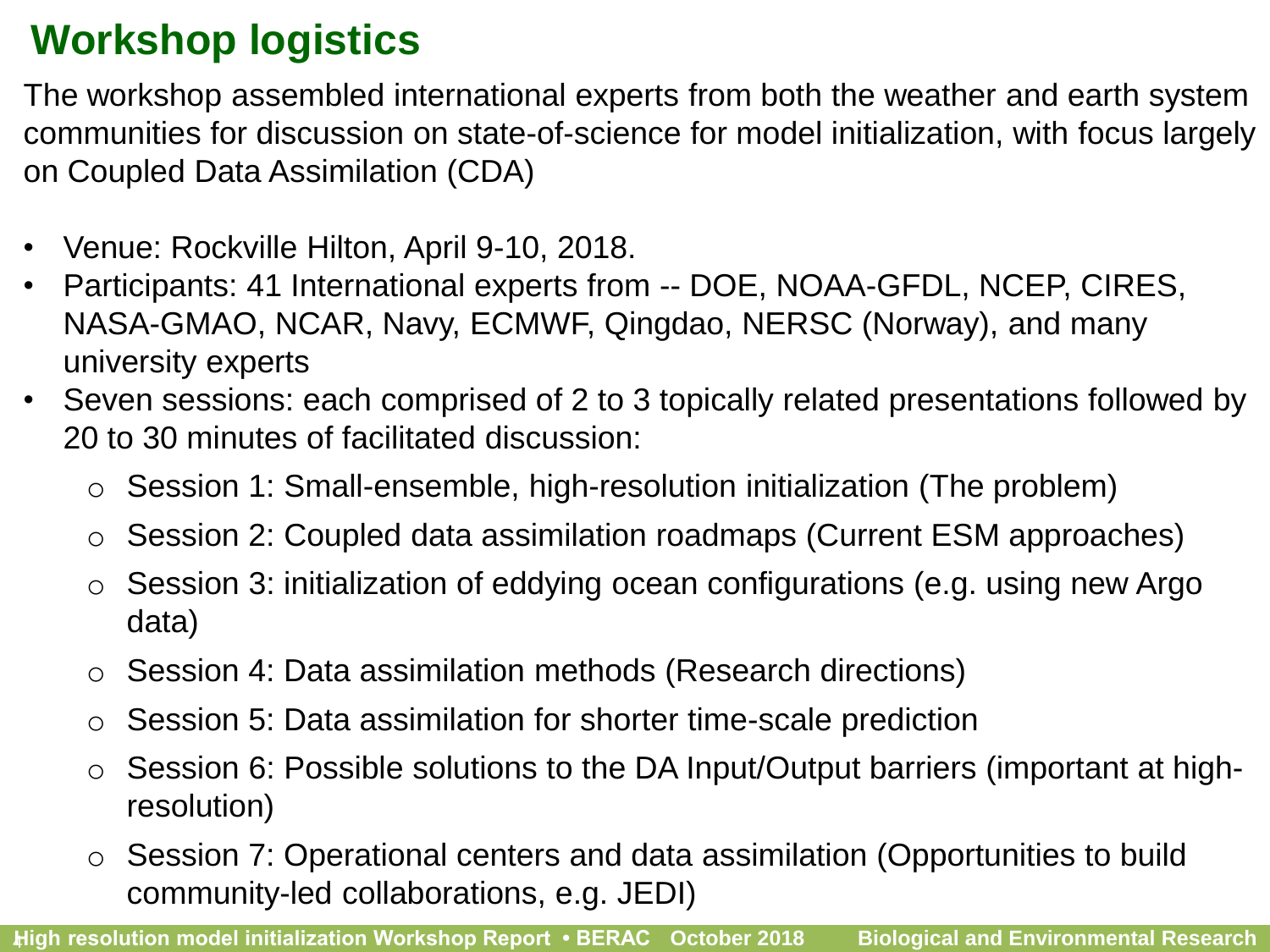## **ESM initialization: the traditional approach**

#### **Earth System Models (ESM's) standard practice to initialize:**

- **1. A long pre-industrial control simulation** in order to get the entire system into "natural" equilibrium with natural forcings (solar, volcanoes, natural greenhouse gases and aerosols)
- 1000 years (typically takes a few poor starts until it works)
- **2. Historical transient simulation,** e.g. 1850-present to be sure model captures the real-world changes
- $200$  years (x 5 ensembles) = 1000 years
- **3. Future simulation present to e.g. 2100 to study the future,** given possible changes in drivers
- 100 years (x 5 ensembles x 2 scenarios) =  $1000$  years

Pre-industrial simulation is at least 1/3 of the cost!

#### **For very high-resolution simulations**, we can only afford short simulations, so initialize in e.g. 1950:

- 1. 1950 control (1000 years)
- 2. 60 year historical transient (1950-2010)
- 3. 60 year projection (2010-2070)
- Initialization is prohibitively expensive!

Can we initialize using (e.g. 1950s) observations and with minimal spinup??

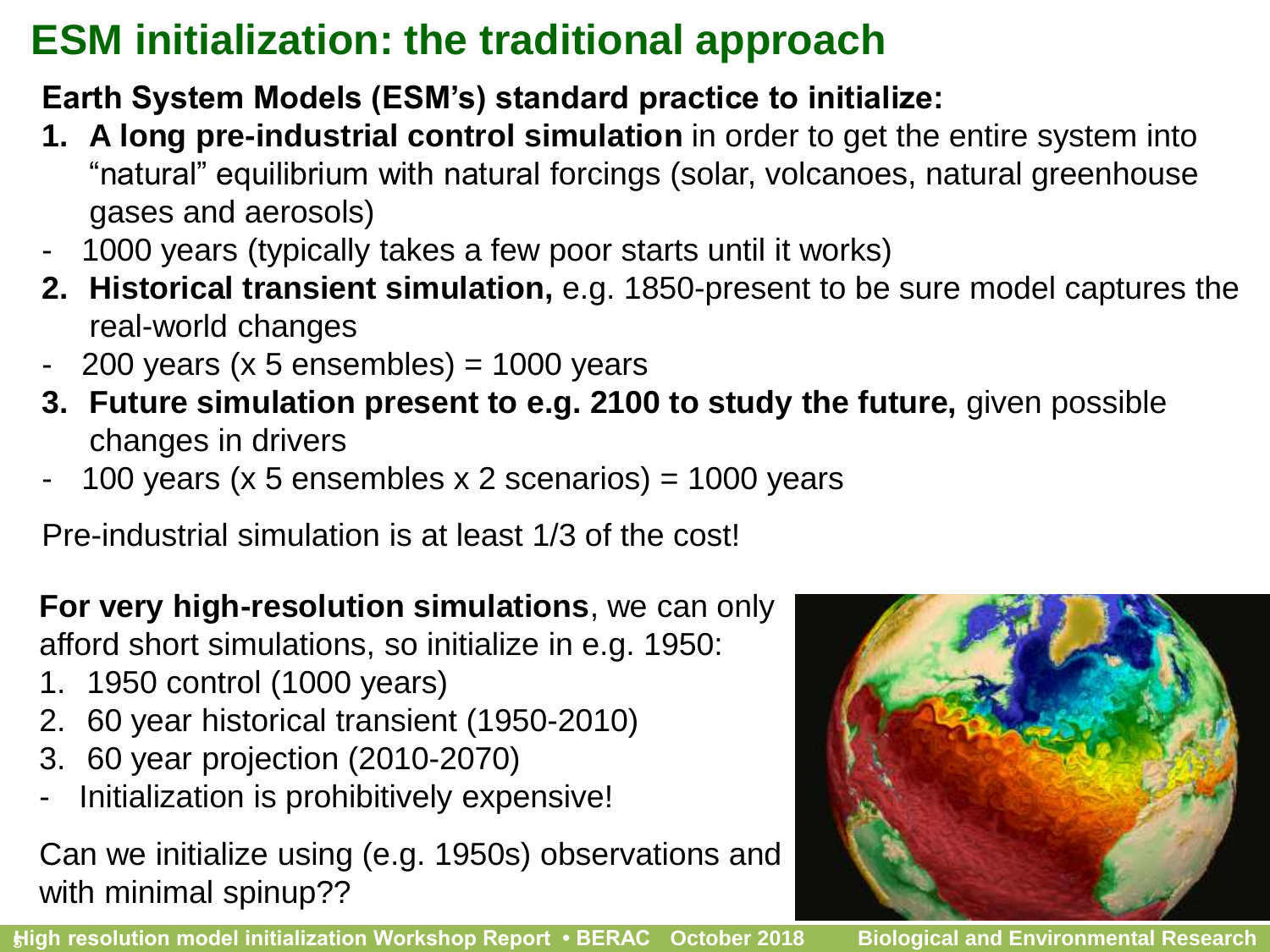## **ESM initialization using data assimilation – the challenges**

- Numerical Weather Prediction (NWP) uses data assimilation routinely, however
	- $\circ$  Earth system models (ESM's) must work with a complex coupled system (more than atmosphere)
	- o The longer timescales of interest (decades instead of days) means an initialized ESM will drift away from observations fairly quickly
- Observations are needed for the most inertial systems that affect long-term changes (e.g. ocean):
	- time extent precluded routine, real-time ocean DA. Now we have Argo float o Before about 2005, lack on real-time ocean observations of sufficient spacedata.
- Nature of climate-system research:
	- been toward the forced free has been more important o Focus of community has response -- having an equilibrated, biased model initial condition that is driftthan an accurate initial condition.



 **- -** 6 **High resolution model initialization Workshop Report • BERAC October 2018 Biological and Environmental Research**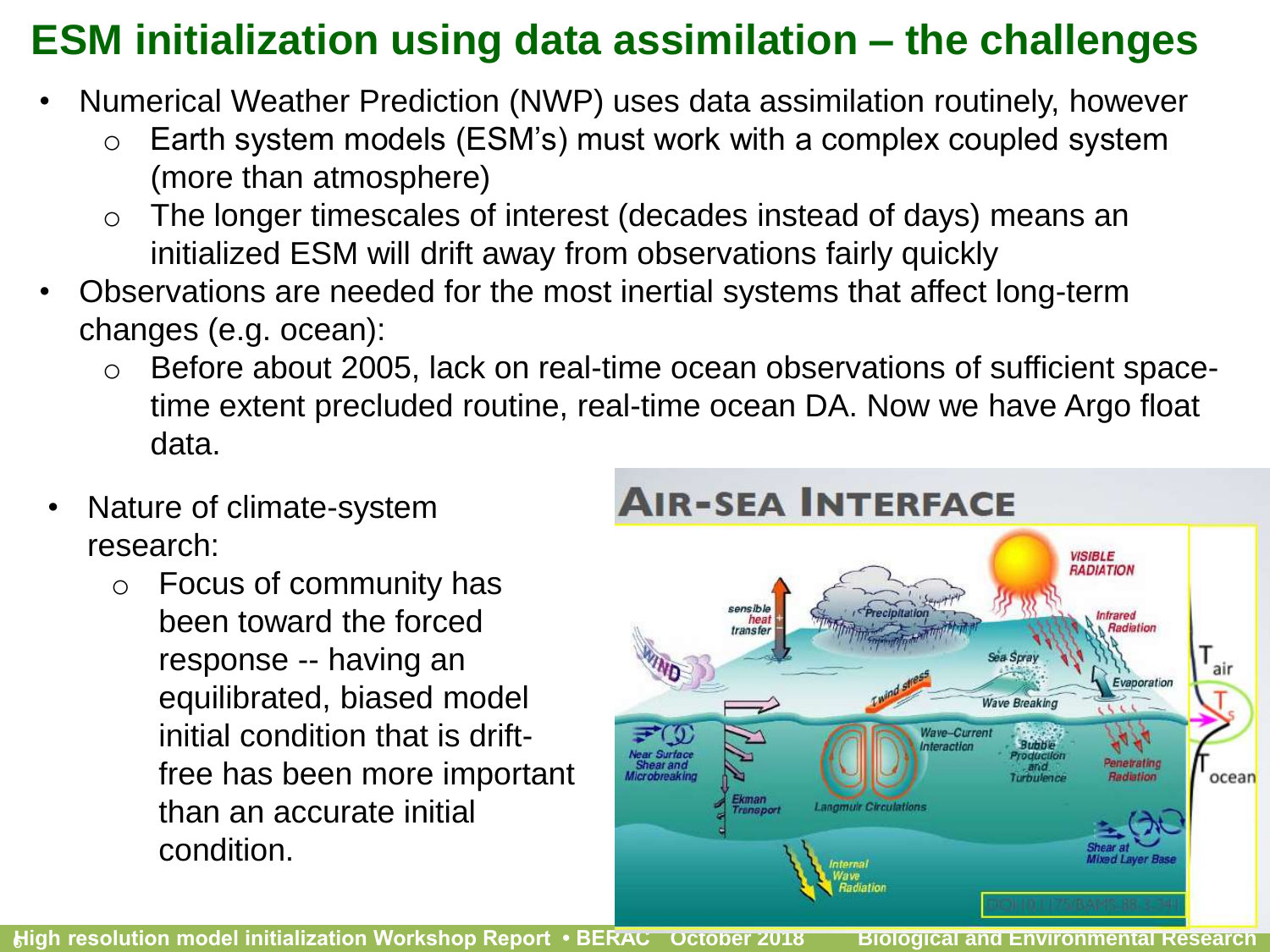### **Earth system (ESM) - Numerical Weather (NWP) interactions**

- • As the ESM community gains interests in seasonal timescales and model timescales, there is increasing reason for these communities to collaborate. initialization and NWP community gains interests in subseasonal to seasonal
	- E.g. UK-Met office uses same code for weather and climate
	- together at NCAR (but primarily in different sessions) - E.g. CLIVAR meeting last month convened "S2S" and "S2D" communities
- • NWP centers begin to include ocean and land components in order to improve long-range forecasts
- better identify model errors • ESM's begin to work with initialization, in order to better predict, as well as to



 **- -** 7 **High resolution model initialization Workshop Report • BERAC October 2018 Biological and Environmental Research** 

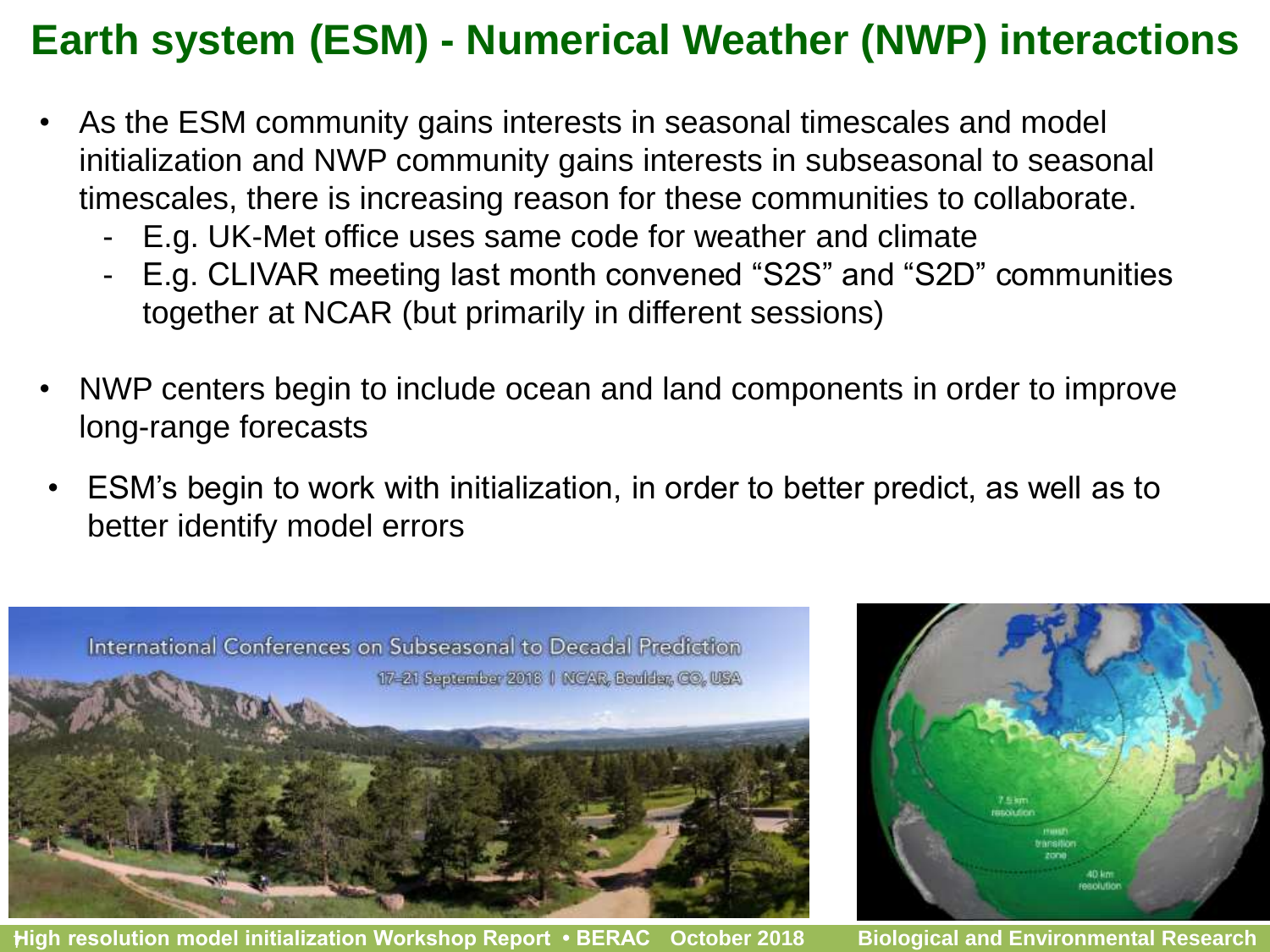## **Research challenge: #1 Coupled vs uncoupled initialization**

- demonstrate reasonable skill by initializing only the ocean. • Single component (e.g. atmosphere) initialization is simplest. Some ESM's
- However it is increasingly clear that using and initializing the coupled system can improve the prediction. Two methods:
	- $\circ$  Weakly coupled initialization each component is initialized separately, then combined (easier). However the coupling produces a "shock".
	- $\circ$  Strongly coupled initialization much more challenging, but an active area of research. Best done with data at the interface between components – not much of this data is available





 **- -** 8 **High resolution model initialization Workshop Report • BERAC October 2018 Biological and Environmental Research**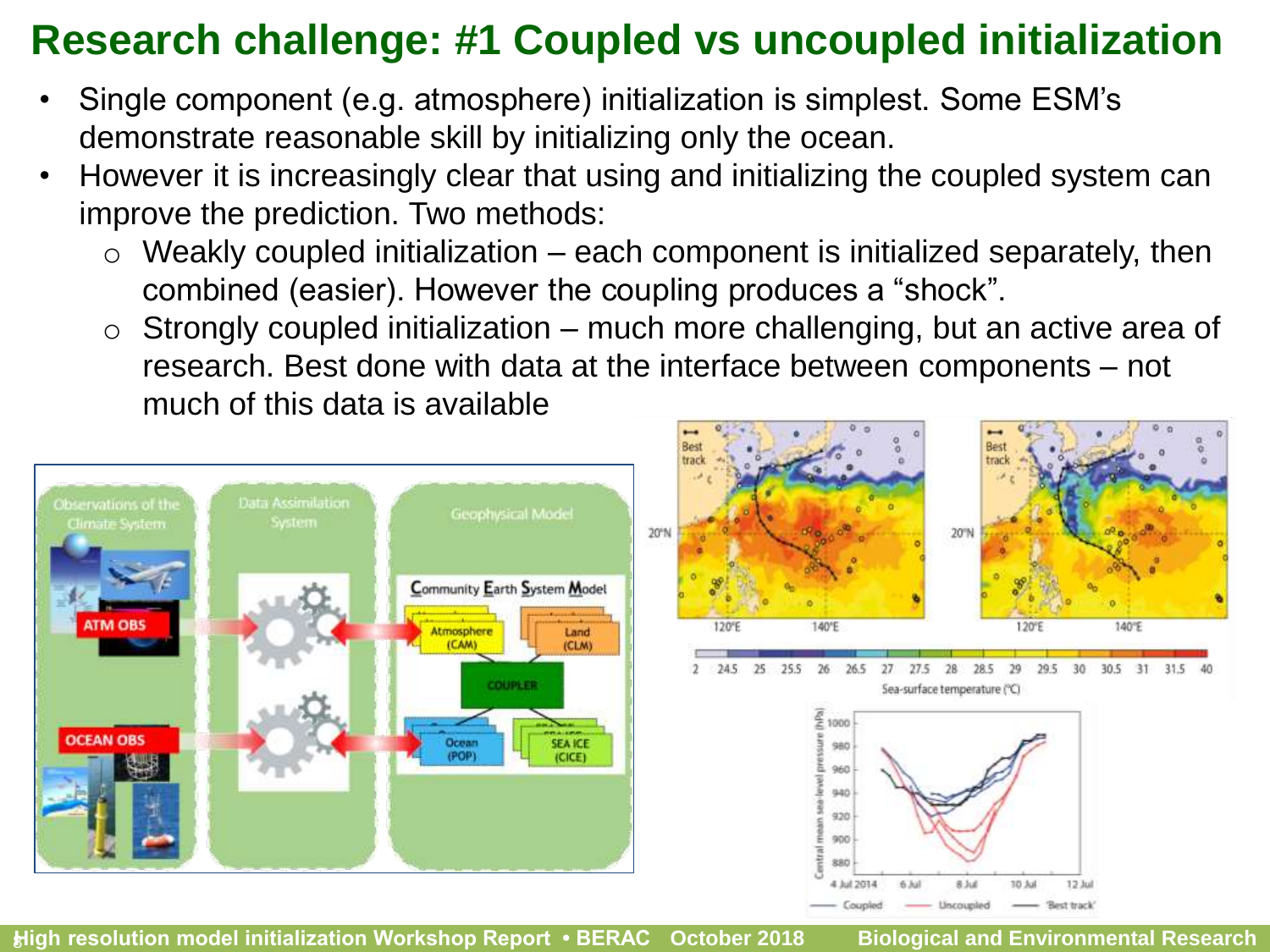#### **Research challenge: #2 Resolution requirements**

- Working with higherresolution (e.g. ocean) improves forecast skill
- challenging and may depend upon timescale • How to initialize highresolution systems is of interest:
	- o Initializing individual eddies may mismatch the model tendencies
	- o Initializing eddycharacteristic may be more effective





 **- -** 9 **High resolution model initialization Workshop Report • BERAC October 2018 Biological and Environmental Research**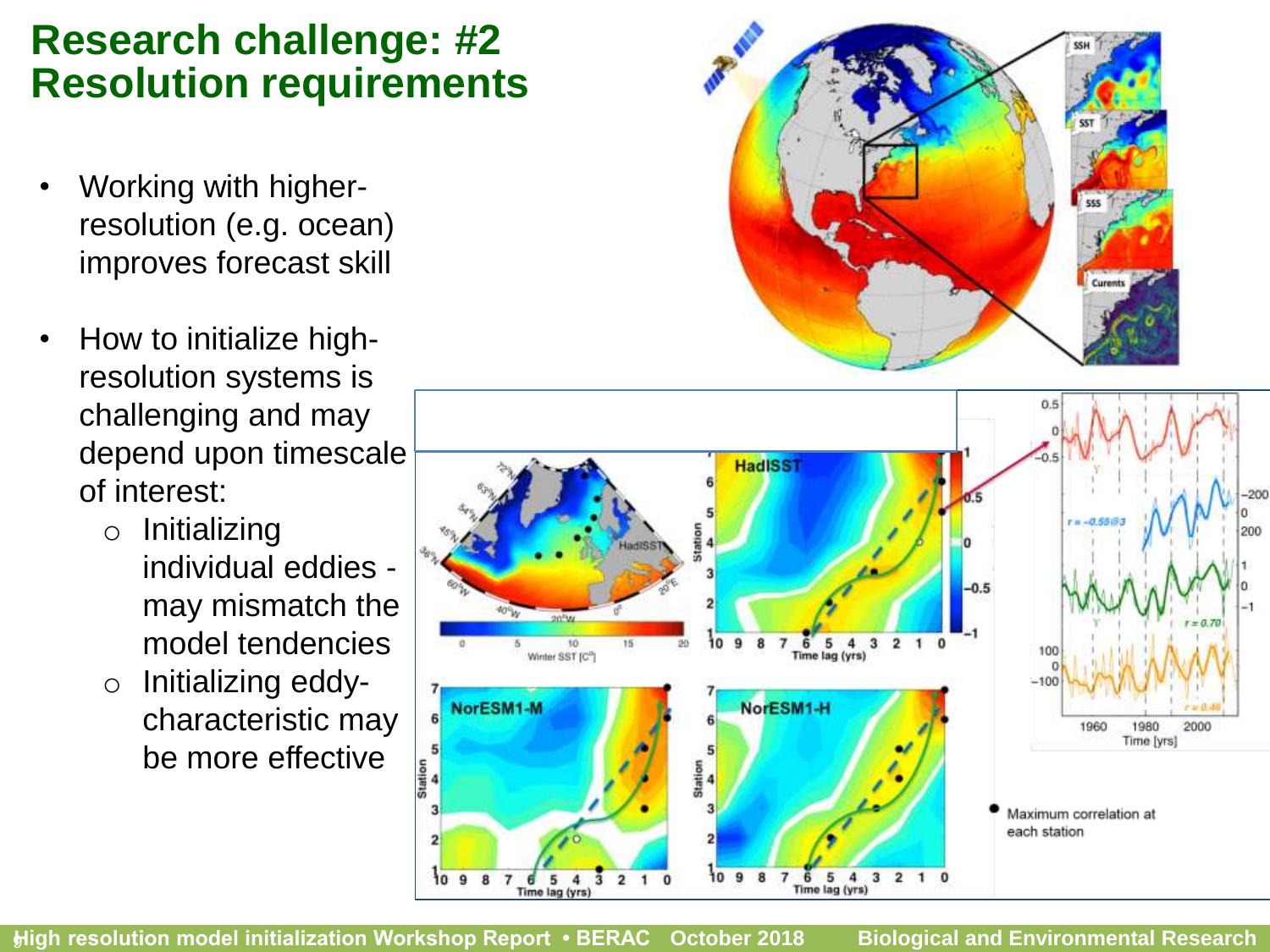#### **Research challenge: #3 Data Assimilation Methodologies**

Various approaches, each with its own challenges, including:

- Ensemble Kalman Filter (EnKF)
	- $\circ$  Requires statistics from large ensemble for robust prediction expensive
- Hybrid between EnKF and EnOI
	- $\circ$  Use statistics from long control run together with fewer ensemble members
- 3D-Var (spatial) or 4D-Var (includes temporal)
	- o Statistical approach using variational methods to harmonize observations and model

How do these compare in terms of cost, skill, complexity?



 **- -** 10 **High resolution model initialization Workshop Report • BERAC October 2018 Biological and Environmental Research**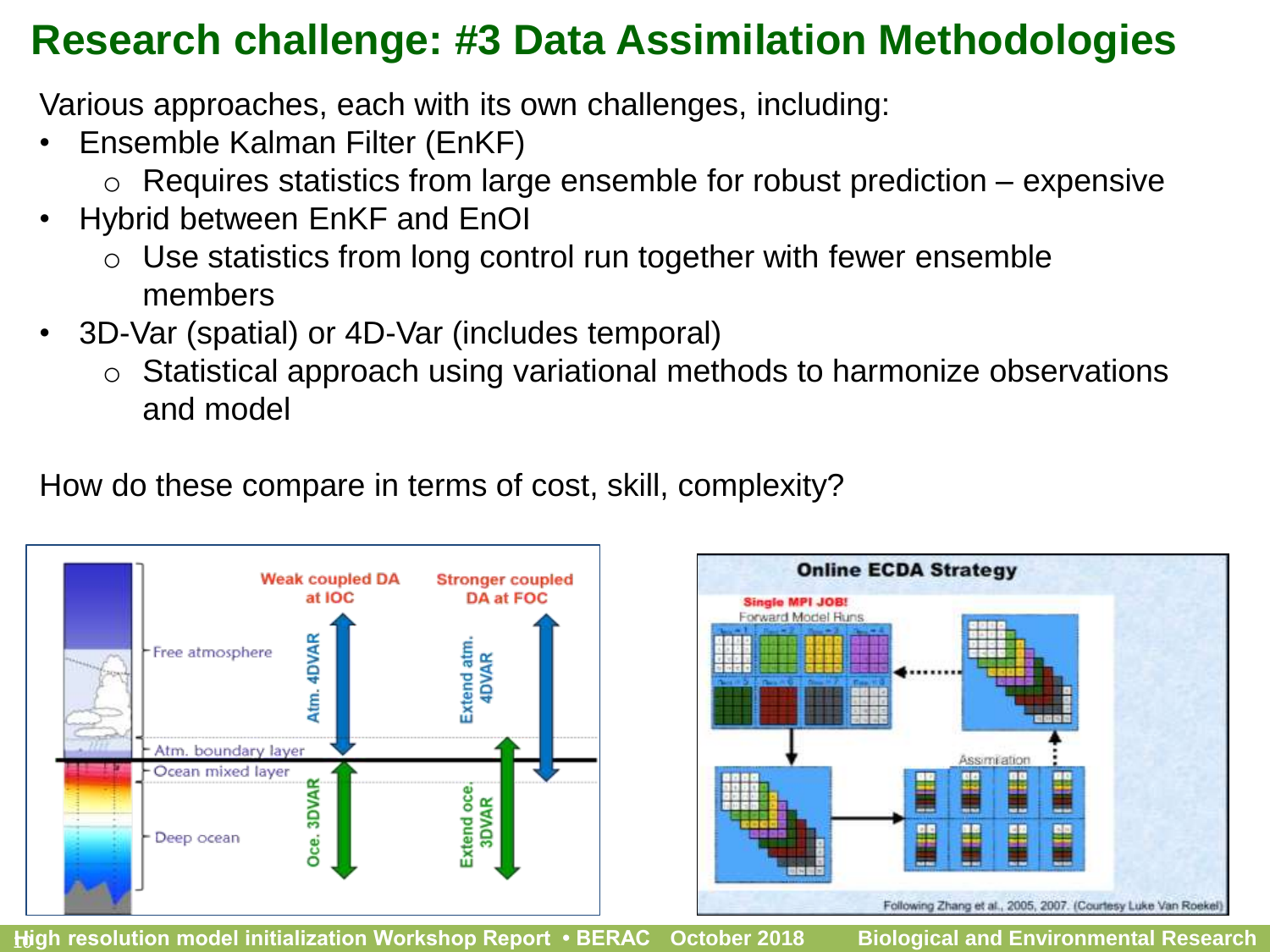#### **Research challenge: #4 Using DA to improve ESMs**

Initialize the model, let it run freely, then see where the model has biases and where it drifts

- where this has been quite effective • BER's Cloud-Associated Parameterization Testbed (CAPT) is an example
- • How far can this take us in terms of correcting for the most fatal of model-data mis-matches, toward decadal predictability?

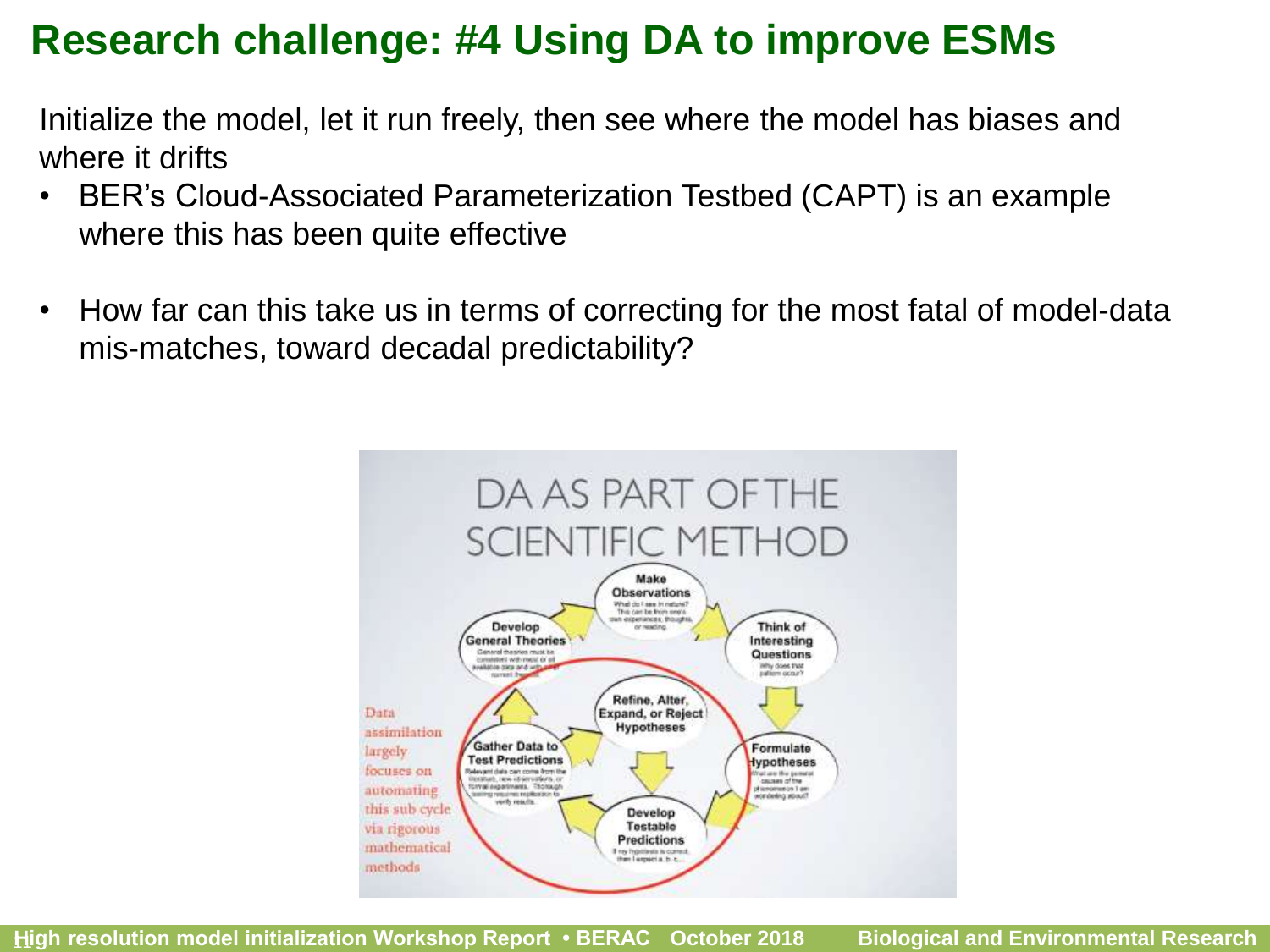## **Workshop conclusions & next steps**

#### **Conclusions**

- progression of the ESM research activity and maturity. 1. Routine use of Coupled Data Assimilation (CDA) with ESMs is a natural
- etc.) they are looking more like ESMs. CDA is both an area of intersection 2. As ESMs adopt assimilation methods they look more like weather models. As weather models are adding more dynamical components (ocean, sea-ice, and a vehicle for knowledge transfer between these two communities.
- 3. CDA is a promising -- yet still risky -- approach to initialization of highresolution ESMs
- including study of model drift, remedying biases, and Climate-Observing 4. CDA offers more to the ESM community than a tool for state estimation -- System Simulation Experiments (COSSE).

#### **Possible next steps**

- 1. Research into how tightly (or how coherently) different model components should be assimilated.
- 2. Support organization and development of community common frameworks, to compare and test DA methods
- 3. Pursue use of CDA to study model drift, bias remedy, and COSSEs.

#### *\*\*EESM-ASCR-SciDAC continues to consider how to better leverage applied mathematical methods to initialize/optimize E3SM*